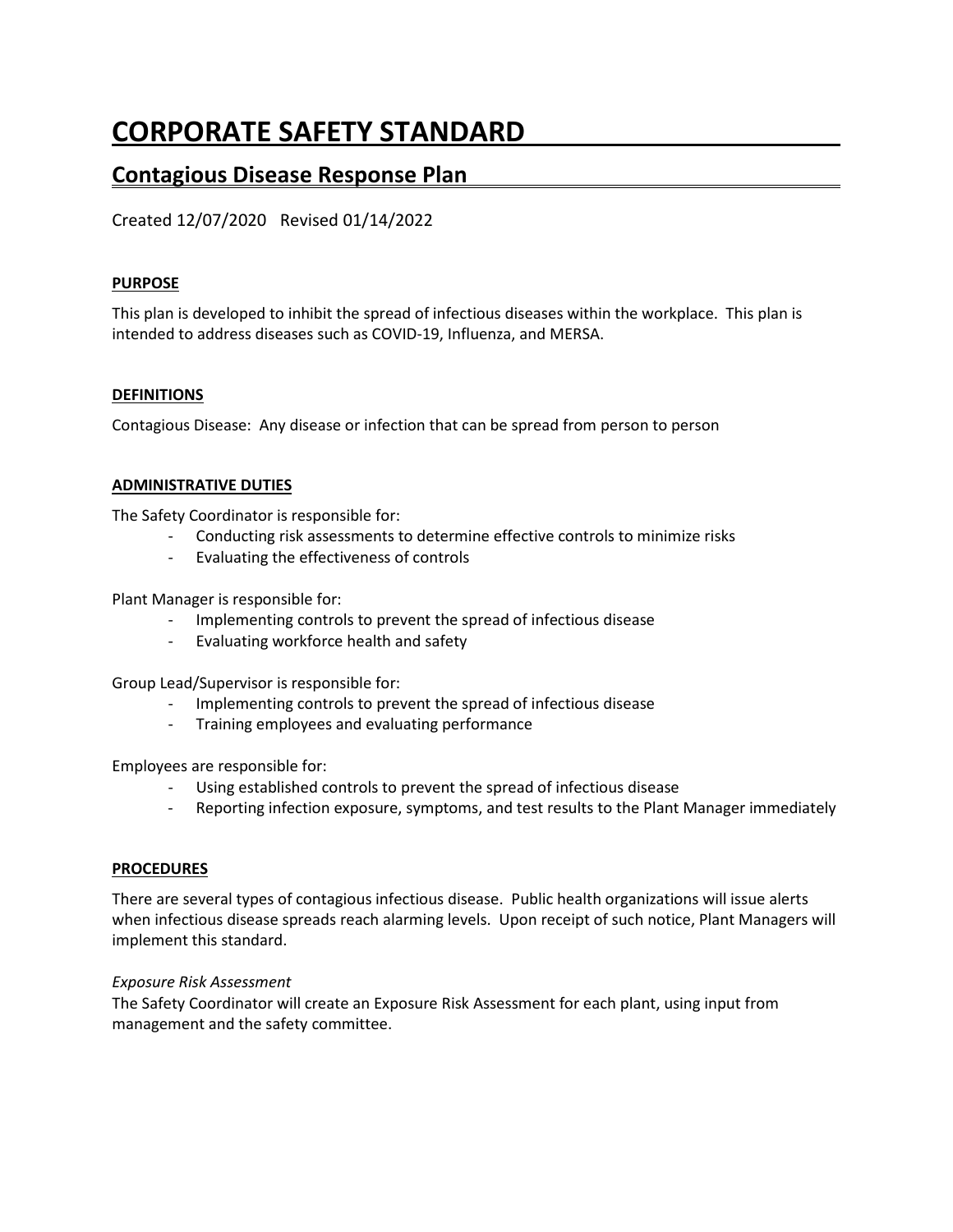## *Controls*

The exact controls needed will depend on how the disease spreads and the specific job. Diseases such as COVID-19 and Influenza that spread through respiratory droplets will be controlled by all employees through:

- 1. Requiring people to remain at least 6' separation when possible a. Social distancing floor guides may be needed
- 2. Requiring the use of facemask when 6' separation cannot be maintained
	- a. All employees and visitors in California and Oregon must wear facemasks at all times when indoors.
- 3. Requiring the use of table-top dividers (sneeze guards) or other barriers when social distancing cannot be maintained
- 4. Evaluating which jobs can be performed remotely
- 5. Eliminating in-person meetings when possible
	- a. Use teleconference calls, video calls, emails, or other means of communication in-place of in-person meetings
- 6. Requiring frequent hand washing with soap or disinfecting using hand sanitizer containing at least 70% alcohol.
- 7. Disinfecting frequently touched items throughout the work area and facility at least once every 4 hours
- 8. Restricting non-essential visitors from the facility
- 9. Requiring COVID positive (or symptomatic employees without a test) to remain off work for 5 days since the onset of symptoms. The employee can return after that period if fever-free for twenty-four hours without medication and all other symptoms improving. The employee should wear a face mask for 5 days, when working near others, upon returning to work.
- 10. Requiring unvaccinated employees exposed to a COVID positive person to remain off work for 5 days. After that period, the employee may return to work if symptom-free and must wear a face mask for the next 5 days when near others.
- 11. Reducing the seating capacity of common areas, such as breakrooms and conference rooms. Ensuring that chairs or seating locations are at least 6 feet apart.
- 12. Requiring employees to self-monitor for symptoms and prohibiting facility entry to any COVID positive person or anyone with cough and shortness of breath and at least 2 other COVID symptoms.
- 13. Closing water fountains or any open or upward dispensing public container
- 14. Disinfecting or leaving closed for 3 days, any unit returned for servicing
- 15. Frequently replacing air filters and using HEPA filters when possible
- 16. Submitting tool crib orders in advance and have the tool crib pre-position deliveries in the department
- 17. Limiting the sharing or tools and equipment
- 18. Keeping doors and windows open to increase ventilation, weather permitting
- 19. Staggering start and break times when possible to prevent congestion at entrances
- 20. Conducting contact tracing related to any person reporting confirmed infection

## *Required PPE/Supplies*

The responsible purchasing representative will ensure that an adequate stock of face masks, hand sanitizer, gloves, and other required supplies are maintained.